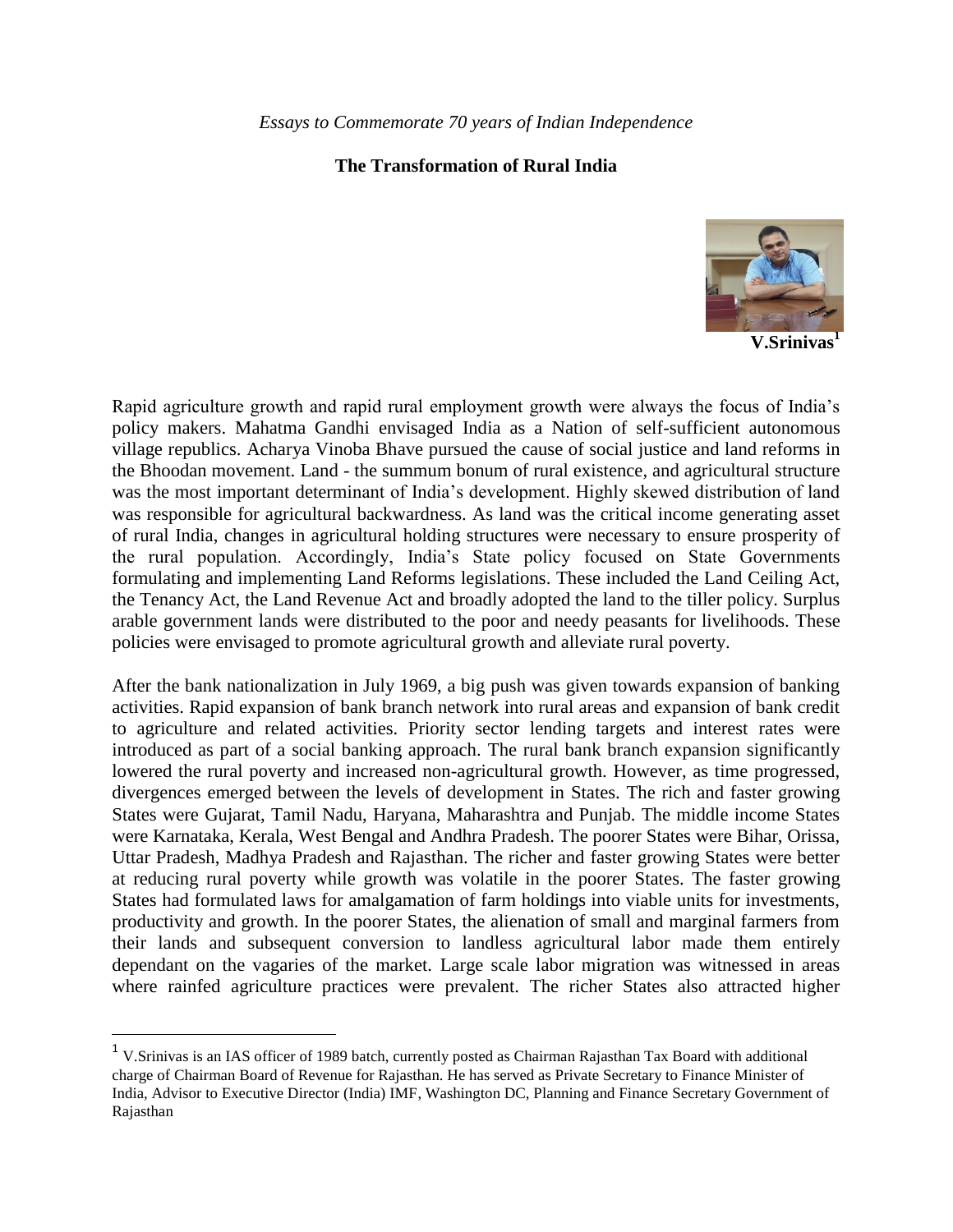investments and had better infrastructural development which resulted in higher per capita incomes as compared to the poorer States.

It was in this backdrop that the Indian State implemented a series of welfare programs for the rural population. The programs were implemented through the Department of Land Resources and the Department of Rural Development. The Department of Land Resources implemented major area development programs including the Desert Development Program, the Drought Prone Area Development Program and the Watershed Development Program. The Desert Development Program was implemented in 21 districts in 5 States, the Drought Prone Area Development Program was implemented in 183 districts in 16 States and the Watershed Development Program was taken up in identified watershed areas in a decentralized participatory developmental model. The objective was to treat vast stretches of land areas with watershed treatment practices including construction of check dams, development of pastures and promotion of improved animal husbandry practices. A second crop in rainfed areas, essentially meant higher farm incomes and lower migration of farm labor.

The Indian State also implemented several major direct beneficiary programs for asset generation, skill development, residential housing and employment generation. Over the decades these programs were developed and further modified. The Department of Rural Development implements the major schemes of National Rurban Mission, Pradhan Mantri Awas Yojana (PMAY), Pradhan Mantri Gram Sadak Yojana (PMGSY), the Deen Dayal Upadhyaya Grameen Kaushalya Yojana (DDU GKY) and the Mahatma Gandhi National Rural Employment Guarantee Act (MGNREGA) programs. The MGNREGA is implemented in 685 districts of India covering 6863 blocks and 2.62 lac Gram Panchayats. A total of 12.54 crore job card have been issued and 25.2 crores of farm labor have been registered. The implementation of the MGNREGA on a pan India basis with assured employment on individual and community based programs has resulted in significant employment and asset generation in rural areas. The National Rurban Mission was launched in February 2016 as a new initiative for development of a cluster of villages that preserve and nurture the essence of rural community life with focus on equity and inclusiveness without compromising with the facilities perceived to be essentially urban in nature. The DDU GKY essentially focused on youth between 15 years and 35 years from poor families, is tasked with the objective of adding diversity to the incomes of rural poor families and caters to the career aspirations of the rural youth. The Skill India Campaign along with the Make in India, Digital India, Smart Cities and Start Up India, Stand-Up India campaigns presents a vast set of opportunities to train India's young population and place them in jobs across the world to best realize the demographic dividend.

Indian farmers were always concerned about the availability of adequate credit at reasonable cost in a timely manner. One of the major steps forward in this direction was financial inclusion. The Pradhan Mantri Jan Dhan Yojana represents the National Mission for Financial Inclusion to ensure access to financial services, namely banking, savings & deposit accounts, remittances, credit, insurance, and pension in an affordable manner. The financial inclusion campaign was launched by the Prime Minister in August 2014 and on the first day itself, 1.5 crore bank accounts were opened. The Jan Dhan Yojana provided universal and clear access to banking accounts with overdraft facility. The Jan Dhan Scheme provided the bankers with the necessary